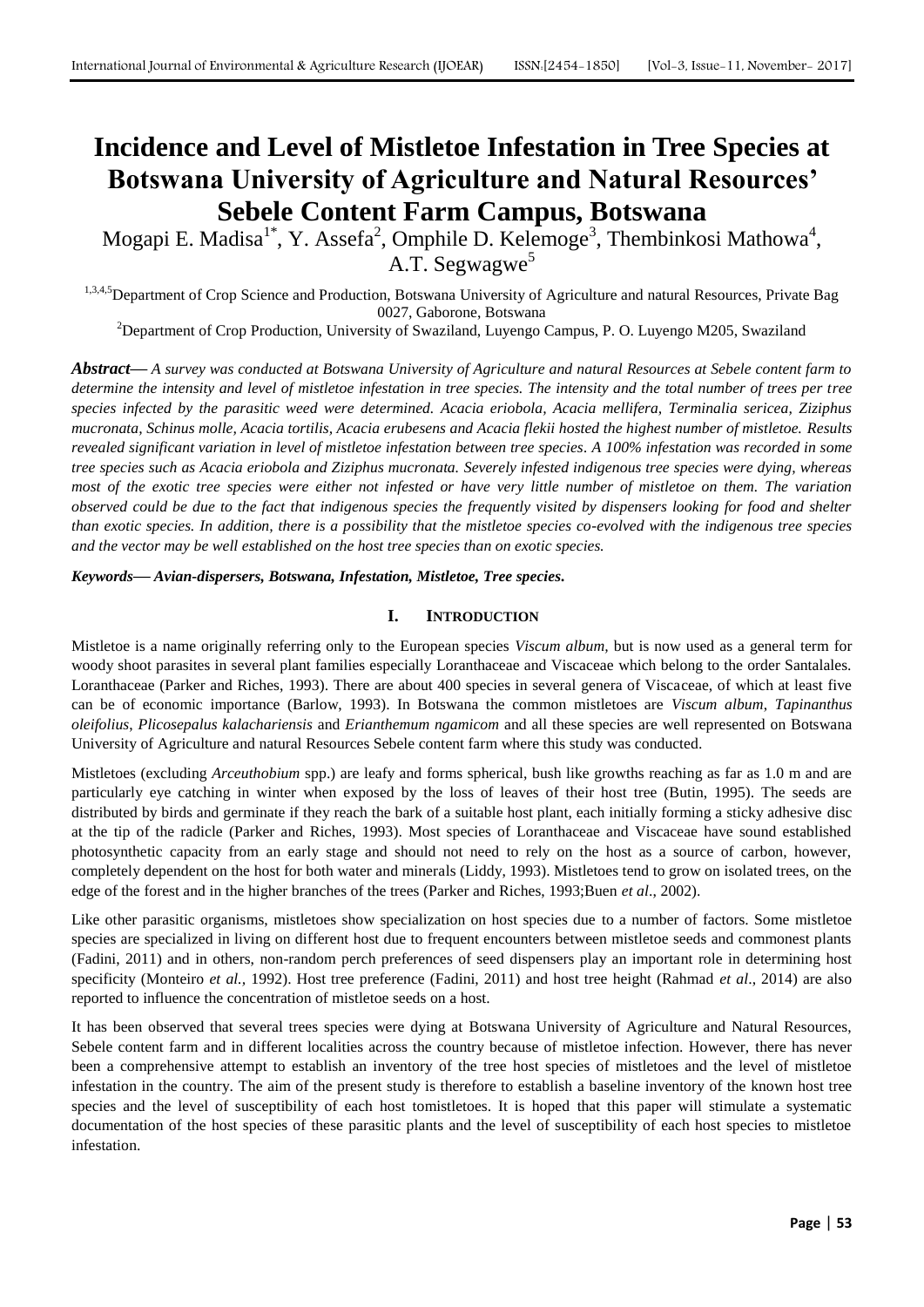## **II. MATERIALS AND METHODS**

### **2.1 The Study area**

The study was conducted at Botswana University of Agriculture and Natural Resources at Sebele content farm campus. The campus is located 24°33'S, 25°54'E, and 994 m above sea level (Bekker and De Wit, 1991). The climate in Sebele is semiarid with average rainfall of 538 mm. Most rainfall occurs in summer, which generally starts in the late October and continues to March/April (Persaud *et al*., 1992). Prolonged dry spell during rainy seasons are common and rainfall tends to be localized.

### **2.2 Data collection**

Both exotic and indigenous tree species (+20 cm stem diameter and +3 m plant height) on campus were identified to their species level and recorded. The abundance of each tree species was determined by counting the number of tree of each species. The number of infested trees for each species was also counted to determine the incidence and infestation percentage of each species. Mistletoe incidence per species was obtained by dividing the proportion of infested trees by the total number of trees of each host species in the campus, and this value was translated into a percentage. The level of infestation per species was determined by calculating the average number of mistletoe plants per tree.

#### **2.3 Data analysis**

Data collected was subjected to descriptive statistical analysis. Percentage of infested trees was calculated as a proportion of the total number of trees in each species.

## **III. RESULTS**

A total of 243trees belonging to 26 species from 15 families of plants were recorded at Botswana University of Agriculture and Natural Resources, Sebele content farm campus (Table 1). Of these 17 species belonging to 10 families were indigenous to Africa and the remaining 9 species belonged to 6 families were exotic. Indigenous trees dominated in abundance as compared to the exotic constituting 72.4% of the tree stands in the campus. Individual tree species abundance in the campus varied from a minimum of a single tree to a maximum of 37 trees per species with an average 9.3 trees per species.

## **TABLE 1 COMMON NAME AND SCIENTIFIC CLASSIFICATION OF THE TREE SPECIES RECORDED IN BOTSWANA UNIVERSITY OF AGRICULTURE AND NATURAL RESOURCES, SEBELE CONTENT FARM CAMPUSDURING THE SURVEY OF MISTLETOE.**

| <b>Common Name</b>            | <b>Scientific Name</b>       | <b>Family Name</b> | Origin     |
|-------------------------------|------------------------------|--------------------|------------|
| Pepere/California pepper tree | Schinus molle                | Anacardiaceae      | Exotic     |
| Morolwana/China berry         | Melia azedarach              | Meliaceae          | Indigenous |
| Mosetlha                      | Peltophorum africanum        | Caelsapiniaceae    | Indigenous |
| Eucalyptus                    | Eucalyptus globulus          | Myrtaceae          | Exotic     |
| Flamboyant                    | Delonix regia                | Fabaceae           | Exotic     |
| Mosokaphala                   | <b>Bolusanthus</b> speciosus | Papilionoideae     | Indigenous |
| Tipu tree                     | Tipuana tipu                 | Fabaceae           | Exotic     |
| Morula                        | Sclerocarya birrea           | Anacardiaceae      | Indigenous |
| Mongana                       | Acacia mellifera             | Mimosaceae         | Indigenous |
| Mogonono                      | Terminalia sericea           | Combretaceae       | Indigenous |
| Mohudiri                      | Combretum apiculantum        | Combretaceae       | Indigenous |
| Mosu                          | Acacia tortilis              | Mimosaceae         | Indigenous |
| Mokgalo                       | Ziziphus mucronata           | Rubiaceae          | Indigenous |
| Mothono                       | Maytenus senegalensis        | Celastraceae       | Indigenous |
| Motlopi                       | Boscia albutrunca            | Caparaceae         | Indigenous |
| Morojwa                       | Azanza garkeana              | Malvaceae          | Indigenous |
| Moloto                        | Acacia erubesens             | Mimosaceae         | Indigenous |
| Mohahu                        | Acacia flekii                | Mimosaceae         | Indigenous |
| Moduba                        | Combretum zeyheri            | Combretaceae       | Indigenous |
| Motswiri                      | Combretum imberbe            | Combretaceae       | Indigenous |
| Mogotlho                      | Acacia eriobola              | Mimosaceae         | Indigenous |
| Brazilian pepper tree         | Schinus terebinthifolius     | Anacardiaceae      | Exotic     |
| Australian fig                | Ficus australis              | Moraceae           | Exotic     |
| Jacaranda                     | Jacaranda mimosifolia        | Bignoniaceae       | Exotic     |
| Silver oak                    | Grevillea robusta            | Proteaceae         | Exotic     |
| Weeping bottle bush           | Callistemon viminalis        | Myrtaceae          | Exotic     |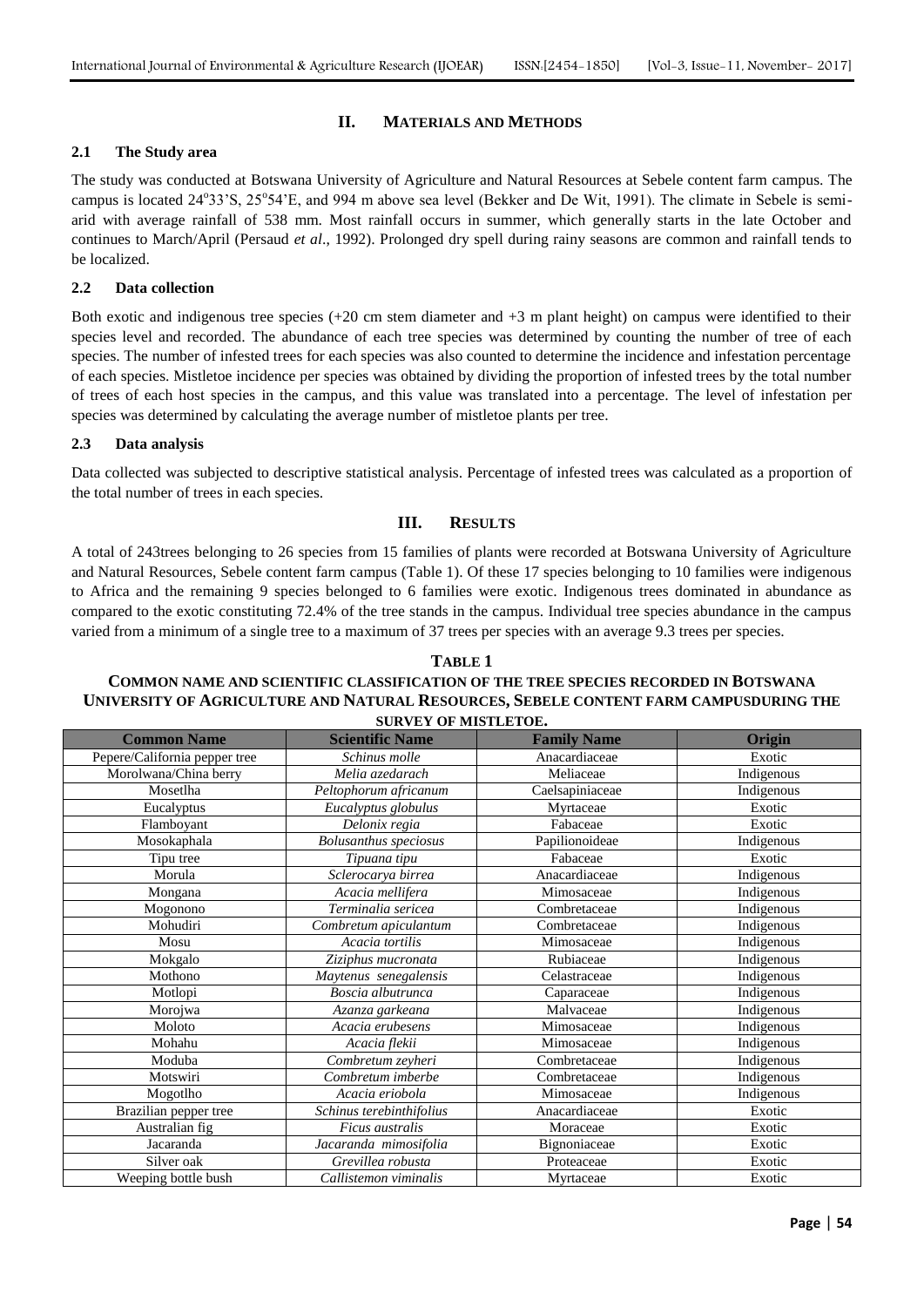The tree species infested by mistletoes, the incidence of mistletoe infestation per tree species and the percentage incidence of mistletoe in host tree species in the campus are indicated in Table 2. Of the 26 tree species recorded in the campus 15 tree species, 11 indigenous and 4 exotic, were found infested by mistletoe parasitic weed. Abundance and percentage incidence varied across host tree species (Table 2).The two rare host tree species in the campus, *Ziziphus mucronata* and *Acacia eriobola* were found to be the highly preferred hosts registering the highest level (100%) of incidence (Table 2). *Acacia erubesens* and *Terminalia sericea,* the two dominant tree species in the campus, were the other preferred tree species with a percent incidence of 78.3 and 88.2 respectively. The least preferred host tree species was *Combretum apiculatum* with 18.8% (Table 2). In total, 108 out of 182 of the host trees (59.3%) in the campus were infested by mistletoe. The highest percentage incidence recorded on an exotic tree species was on *Schinus molle* (77.8%) and the lowest was 25% on *Jacaranda mimosifolia* (Table 2).

## **TABLE 2 INCIDENCE OF MISTLETOE IN HOST TREE SPECIES IN RECORDED IN BOTSWANA UNIVERSITY OF AGRICULTURE AND NATURAL RESOURCES, SEBELE CONTENT FARM CAMPUS**

| <b>Tree species</b>   | <b>Total number of</b><br>trees per species | <b>Number of infested</b><br>trees per species                                                                                                                                                                                                                                                                                                                                                              | <b>Percentage incidence</b><br>in infested tree species | <b>Incidence as percentage</b><br>of the total host trees |
|-----------------------|---------------------------------------------|-------------------------------------------------------------------------------------------------------------------------------------------------------------------------------------------------------------------------------------------------------------------------------------------------------------------------------------------------------------------------------------------------------------|---------------------------------------------------------|-----------------------------------------------------------|
| Acacia erubesens      | 37                                          | 29                                                                                                                                                                                                                                                                                                                                                                                                          | 78.3                                                    | 15.9                                                      |
| Terminalia sericea    | 34                                          | 30                                                                                                                                                                                                                                                                                                                                                                                                          | 88.2                                                    | 16.5                                                      |
| Acacia tortilis       | 25                                          | 12                                                                                                                                                                                                                                                                                                                                                                                                          | 48.0                                                    | 6.6                                                       |
| Combretum apiculatum  | 16                                          | 3                                                                                                                                                                                                                                                                                                                                                                                                           | 18.8                                                    | 1.6                                                       |
| Melia azedarach       | 12                                          | 3                                                                                                                                                                                                                                                                                                                                                                                                           | 25.0                                                    | 1.6                                                       |
| Acacia mellifera      | 9                                           | 6                                                                                                                                                                                                                                                                                                                                                                                                           | 66.7                                                    | 3.3                                                       |
| Schinus molle         | 9                                           |                                                                                                                                                                                                                                                                                                                                                                                                             | 77.8                                                    | 3.8                                                       |
| Acacia flekii         | 8                                           | 5                                                                                                                                                                                                                                                                                                                                                                                                           | 62.5                                                    | 2.7                                                       |
| Jacaranda mimosifolia | 8                                           | $\mathfrak{D}_{1}^{(1)} = \mathfrak{D}_{2}^{(1)} = \mathfrak{D}_{2}^{(1)} = \mathfrak{D}_{2}^{(1)} = \mathfrak{D}_{2}^{(1)} = \mathfrak{D}_{2}^{(1)} = \mathfrak{D}_{2}^{(1)} = \mathfrak{D}_{2}^{(1)} = \mathfrak{D}_{2}^{(1)} = \mathfrak{D}_{2}^{(1)} = \mathfrak{D}_{2}^{(1)} = \mathfrak{D}_{2}^{(1)} = \mathfrak{D}_{2}^{(1)} = \mathfrak{D}_{2}^{(1)} = \mathfrak{D}_{2}^{(1)} = \mathfrak{D}_{2}^{$ | 25.0                                                    | 1.1                                                       |
| Delonix regia         | h                                           | 3                                                                                                                                                                                                                                                                                                                                                                                                           | 50.0                                                    | 1.6                                                       |
| Tipuana tipu          | 6                                           | $\overline{2}$                                                                                                                                                                                                                                                                                                                                                                                              | 33.3                                                    | 1.1                                                       |
| Sclerocarya birrea    | 6                                           |                                                                                                                                                                                                                                                                                                                                                                                                             | 33.3                                                    | 1.1                                                       |
| Combretum zeyheri     | 3                                           |                                                                                                                                                                                                                                                                                                                                                                                                             | 33.3                                                    | 0.5                                                       |
| Ziziphus mucronata    | າ                                           | $\mathfrak{D}$                                                                                                                                                                                                                                                                                                                                                                                              | 100                                                     | 1.1                                                       |
| Acacia eriobola       |                                             |                                                                                                                                                                                                                                                                                                                                                                                                             | 100                                                     | 0.5                                                       |

The number of mistletoe plants on a host tree varied from a maximum of 57 on *Terminalia sericea* to a minimum of one mistletoe per host tree (Table 3). Some of the host trees were free of the parasitic weed. Of the three *Combretum zeyheri* in the campus only one was infested with single mistletoe. The highest average mistletoe per tree species of 19% was recorded in *Acacia eriobola* (Table 3). The number of mistletoe plants on exotic tree species was generally low with the maximum average mistletoe per tree of 7% registered in *Schinus molle* (Table 3).

| LEVEL OF MISTLETOE INFESTATION IN TREE SPECIES AT BOTSWANA UNIVERSITY OF AGRICULTURE AND |                                      |                              |  |  |  |  |
|------------------------------------------------------------------------------------------|--------------------------------------|------------------------------|--|--|--|--|
| NATURAL RESOURCES, SEBELE CONTENT FARM CAMPUS DURING THE SURVEY OF MISTLETOE             |                                      |                              |  |  |  |  |
| <b>Tree species</b>                                                                      | Average number of mistletoe per tree | Range of mistletoe per plant |  |  |  |  |
| Acacia eriobola                                                                          | 19.0                                 | 19                           |  |  |  |  |
| Acacia mellifera                                                                         | 14.0                                 | $1-48$                       |  |  |  |  |
| Terminalia sericea                                                                       | 12.35                                | $1 - 57$                     |  |  |  |  |
| Ziziphus mucronata                                                                       | 7.0                                  | $5-9$                        |  |  |  |  |
| Schinus molle                                                                            | 7.0                                  | $1-29$                       |  |  |  |  |
| Acacia tortilis                                                                          | 6.32                                 | $1-32$                       |  |  |  |  |
| Acacia erubesens                                                                         | 5.92                                 | $1-27$                       |  |  |  |  |
| Acacia flekii                                                                            | 5.63                                 | $2 - 22$                     |  |  |  |  |
| Melia azedarach                                                                          | 4.58                                 | $5-45$                       |  |  |  |  |
| Delonix regia                                                                            | 1.33                                 | $1 - 4$                      |  |  |  |  |
| Jacaranda mimosifolia                                                                    | 1.25                                 | $4-6$                        |  |  |  |  |
| Combretum apiculatum                                                                     | 0.75                                 | $1 - 7$                      |  |  |  |  |
| Sclerocarya birrea                                                                       | 0.5                                  | $1 - 2$                      |  |  |  |  |
| Tipuana tipu                                                                             | 0.33                                 | $0 - 1$                      |  |  |  |  |
| Combretum zeyheri                                                                        | 0.33                                 | $0 - 1$                      |  |  |  |  |

## **TABLE 3**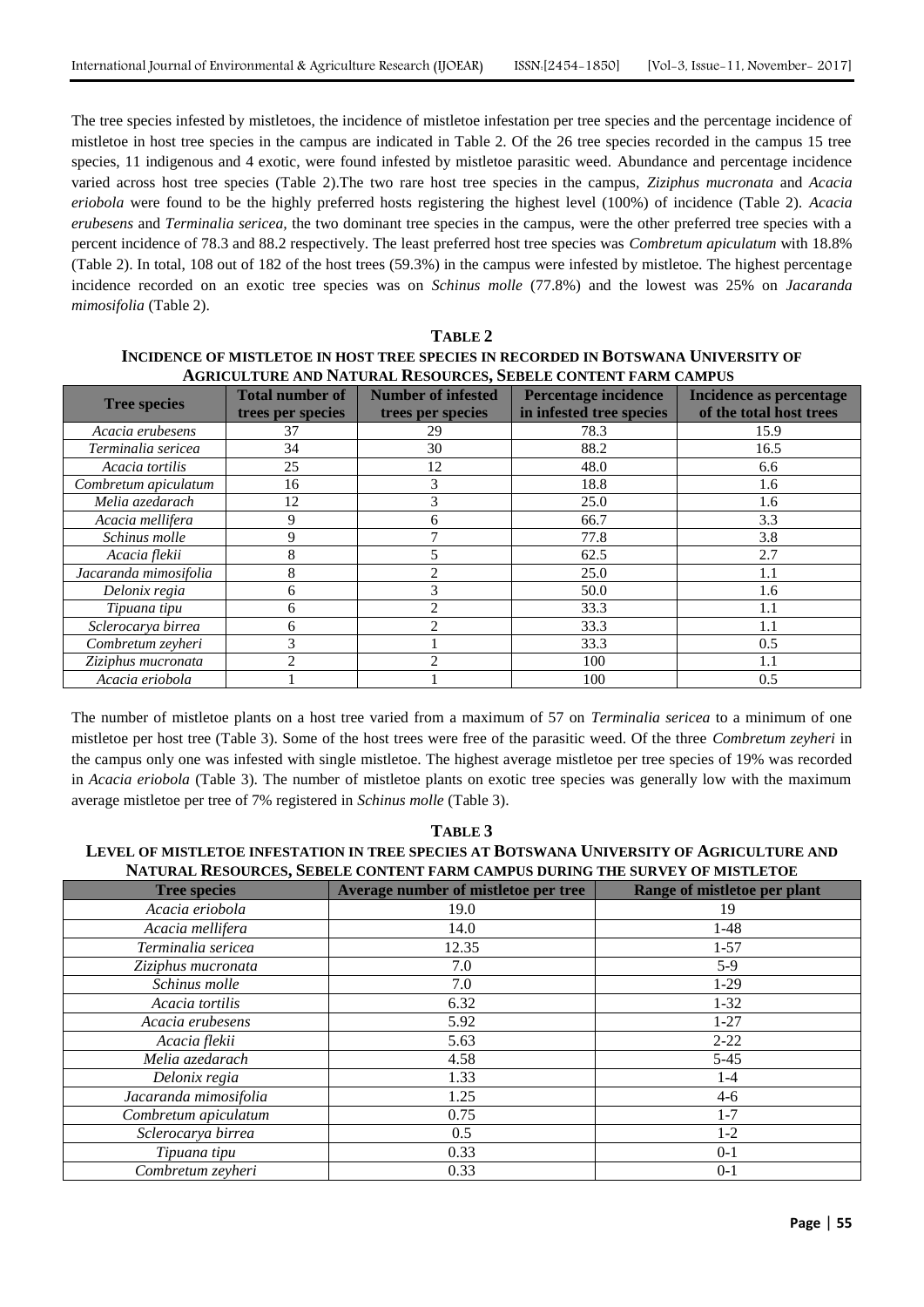The number of trees infested and level of mistletoe infestation on indigenous tree species was very high. *Acacia eriobola, Acacia mellifera* and *Terminalia sericea* wereheavily infested with the parasitic (Figure 1) and some of trees in these species were killed due to heavy mistletoe infestation (Figure 2).



**FIGURE 1: MISTLETOE ON ACACIA TREE AT BUAN CAMPUS. FIFTEEN MISTLETOE PLANTS WERE IDENTIFIED ON THIS TREE**



**FIGURE 2:** *TERMINALIA SERICEA* **TREE KILLED BY MISTLETOE PARASITIC PLANTS AT BUAN CAMPUS**

#### **IV. DISCUSSION**

This study catalogues the diversity of plant species which can be parasitized by mistletoe and the variation in the level of mistletoe infestation among host tree species. The compilation of the current lists will serve as a baseline data for future study on host-specificity and host- parasite-disperser interaction. This will be a significant contribution to our understanding of the interactions between parasitic angiosperms and their host species that trails behind that of other plant symbiotic associations (Musselman and Press, 1995).Host plants documented were mostly dicotyledonous angiosperms with the genus *Acacia* contributing most of the host species recorded. Several acacia tree species were reported to be preferred hosts of mistletoe parasitic weeds (Downey, 1998). Acacia tree species are known to have a wide, big and open canopy. The branches spread out at the top with bi-pinnate leaves to form this huge canopy. As observed in this survey, almost all Acacia tree species were infested by mistletoe and had the highest intensity of mistletoe than all the other species. These results are in agreement with Lopez de Buen and Ornelas (1999) and Buen *et al*.(2002), who stated that the survival of mistletoe seedlings on its host species is affected by the canopy opening above the branch, and better seedling survival on host trees with more open canopies of Acacia species. Norton and Reid (1997) and Rahmad *et al*. (2014) also reported that host compatibility and habitat are important regulators of mistletoe abundance and distribution. Other factors such as host resistance, seedling establishment, changes in the surrounding environment and individual tree factors such as branch size, age and height, and seed predation also influence the abundance and distribution of mistletoe (Lopez de Buen and Ornelas, 1999; Buen *et al*., 2002). This is in line with our result that shows higher intensity of mistletoe infestation on the Acacia tree species.

*Terminalia sericea* was the other preferred host tree species that was highly infested by mistletoes. Some of the *Terminalia sericea* trees were already dying due to high intensity of mistletoe. The trees produced considerable witches broom and some of the mistletoe brooms were drying or already dried because of higher mistletoe infestation that resulted in the death of the host plant. Resources available to parasitic plant are often dependent on resources available to hosts. If a resource is limiting to parasites because it is limiting to hosts, supplementing that resource for hosts should affect parasites (Spurrier and Smith, 2005). According to Fisher (1993) water potential gradient between the host and mistletoe provides the mechanism by which water and dissolved solutes flow towards the parasite. The gradient is maintained through a combination of high parasite transpiration rates and high resistance in the hydraulic pathway between the host and parasite, especially at the haustorium interface (Whittington and Sinclair, 1988; Davidson and Pate, 1992). A significant negative relationship between mistletoe volume and host survival was also observed in this study. Tennakoon and Pate (1996) found that mistletoe infestation cause gradual death of the host branch tissue distal to the point of mistletoe attachment and increased growth of branches proximal to the mistletoe, relative to the branches supporting a similar area of host foliage. In another similar research by Ehleringer *et al*. (1986), mistletoe infection reported to cause declines in leaf water potential, stomatal conductance, photosynthesis and leaf nitrogen content in its host.

One of the interesting observations in this study was the absence of mistletoes in most of the exotic tree species and some indigenous trees. The host plant preference by the parasitic organisms observed in this study due to a number of factors.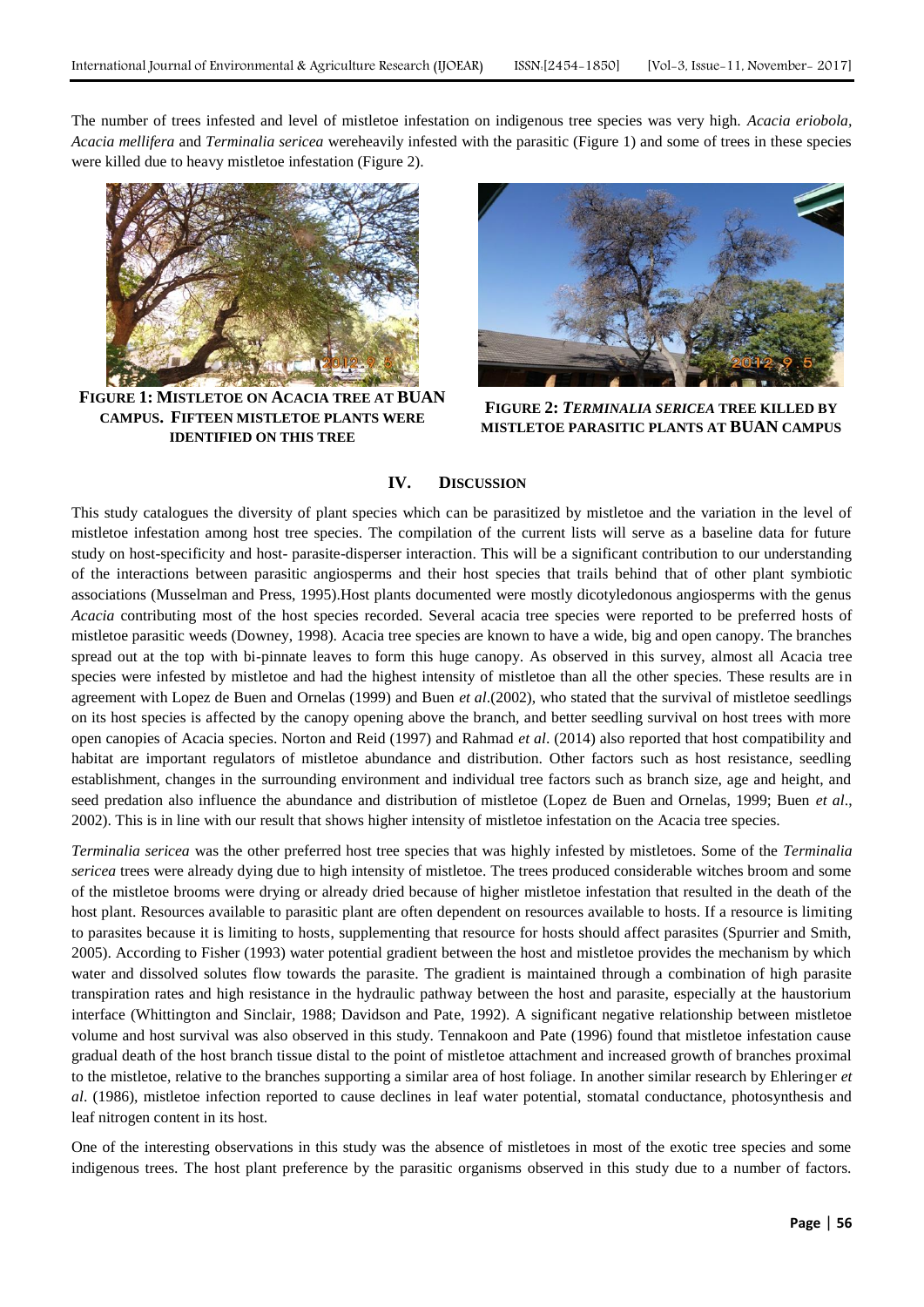Some mistletoe species are specialized in living on different host due to frequent encounters between mistletoe seeds and commonest plants (Fadini, 2011). Mistletoe seeds in the campus may have a better and easy access to acacia and Terminalia tree species which are the dominant ones in the area dominant ones in the area (Rahmad *et al*., 2014). The height and canopy of tree species in these two genera may also contributed to the preference and high level of infestation observed. These are some of the tree species which usually grow tall and dense with good nesting structures and fruits so are mostly preferred by birds which are known to disperse mistletoe seeds. According to Overton (1994), tall trees could attract more seed dispersal birds, and therefore receive more mistletoe seeds.

#### **V. CONCLUSION**

The study identified that indigenous tree species are preferred hosts of mistletoe and carry higher level of infestation compared to exotic species. The frequency of infection and density of mistletoe in each host results from interspecific differences in growth habit and abundance. The process of colonization of a tree likely depends on visit by dispersers, mistletoe seed deposition and establishment. Although the study touched upon only two factors that impinge on parasitism frequency, it highlighted a significant aspect of the interaction between mistletoes, hosts, and avian-seed dispersers. Further detailed research on the tri-trophic interaction and the effect on the ecosystem is recommended.

#### **REFERENCES**

- [1] Barlow, B.A. (1993) Biogeography of Loranthaceae and Viscaceae. Academic Press, Sydney
- [2] Bekker, R.P. and De Wit, P.V. (1991). Contribution to the Soil and Vegetation Classification of Botswana, Field Document no.34 FAO/UNDP/Government. Soil Mapping and Advisory services Project.
- [3] Buen,L.L., Ornelas, J. F. and Garcia-Franco, J. G. (2002). Mistletoe infection of trees located at fragmented forest edges in the cloud forests of Central Veracruz Mexico. Forest ecology and management 164: 293-302.
- [4] Butin, H. (1995). Tree diseases and disorders.Oxford University Press. NY
- [5] Calder, M. (1983). Mistletoes in focus: An introduction. Pages 1-18. The Biology of Mistletoes. M. Calder and P. Bernhardt, eds. Academic Press, San Diego, CA.
- [6] Carnegie, A. J., Bi H., Arnold, S., Li, Y. and Binns, D.(2009). Distribution, host preference, and impact of parasitic mistletoes (Loranthaceae) in young eucalypt plantations in New South Wales, Australia. *Botany Botanique.87 (1)*: *49-63*
- [7] Cooney, S. J. N. and Watson, D. M. (2008). An experimental approach to understanding the use of mistletoe as a nest substrate for birds: Nest predation. Wildlife Res. 35:65-71.
- [8] Downey, P. O. (1998). An inventory of host species for each aerial mistletoe species (Loranthaceae and Viscaceae) in Australia. *Cunninghamia*, *5*(3): 685-720.
- [9] Ehleringer, J. R., Ullman, I., Lange, O. L., Farquhar, G. D., Cowan, I. R., Schulze, E.-D. and Ziegler, H. 1986. Mistletoes: A hypothesis concerning morphological and chemical avoidance of herbivory. Oecologia 70:234-237.
- [10] Fadini, R.F.(2011). Non-overlap of hosts used by three congeneric and sympatric loranthaceous mistletoe species in an Amazonian Savanna:host generalization to extreme specialization. Acta Botanica Brazilica 25:337-345.
- [11] Fisher, J.T. (1993). Water relations of mistletoes and their hosts. Academic Press, Sydney
- [12] Gill, L. S., and Hawksworth, F. G. (1996). The mistletoes: A literature review. U.S. Dep. Agric. For. Serv. Tech. Bull. 1242.
- [13] Hawksworth FG. (1977). The 6-class dwarf mistletoe rating system. USDA Forest Service, Rocky Mountain Forest and Range Experiment Station, Fort Collins, Colorado, General Technical Report RM-48, 7 pp.
- [14] Hellmuth, E.O. (1998): Eco-physiological studies on plants in arid and semi-arid regions of W. Australia. IV. Comparison of the field physiology of the host *Acacia grasbyi*and its hemiparasite*Amyemanestor* under optimal and stress conditions. Journal of Ecology 59, 351-363.
- [15] Kintzios, S., and Barberaki, M. (2000). The biotechnology of *Viscum album* L.: Tissue culture, somatic embryogenesis, and protoplast isolation. Pages 95-99 in: Mistletoe, The Genus *Viscum*. A. Büssing, ed. Harwood Academic Publishers, Amsterdam, The Netherlands.
- [16] Lamont, B. (1996). Mineral nutrition of mistletoes. Academic Press, Sydney
- [17] Liddy, J. (1993).Dispersal of Australian mistletoes.Oxford University Press. London
- [18] Lopez de Buen, L. and Ornelas J. F.(1999). Frugivorous birds, host selection and the mistletoe Psittacanthus schiedeanus, in central Veracruz, Mexico. J. Trop. Ecol. 15: 329–340.
- [19] Monteiro,R.F.,Martins, R. P. and Yamamoto, K. (1992). Host specificity and seed dispersal of Psittacanthus robustus(Loranthaceae) in South-East Brazil. Journal of Tropical Ecology 8:307-314.
- [20] Musselman, L.J. and Press, M.C. (1995) Introduction to parasitic plants. In M.C. Press & J.D. Graves (Eds) *Parasitic Plants*, pp. 1–13 (Chapman & Hall: Melbourne).
- [21] Norton, D.A. Reid, N.(1997). Lessons in ecosystem management from management of threatened and pest Loranthaceous mistletoes in New Zealand and Australia. Conserv. Biol. 11: 759–769.
- [22] Overton, J. M.(1994). Dispersal and infection in mistletoe metapopulations. J.Ecol. 82: 711–723.